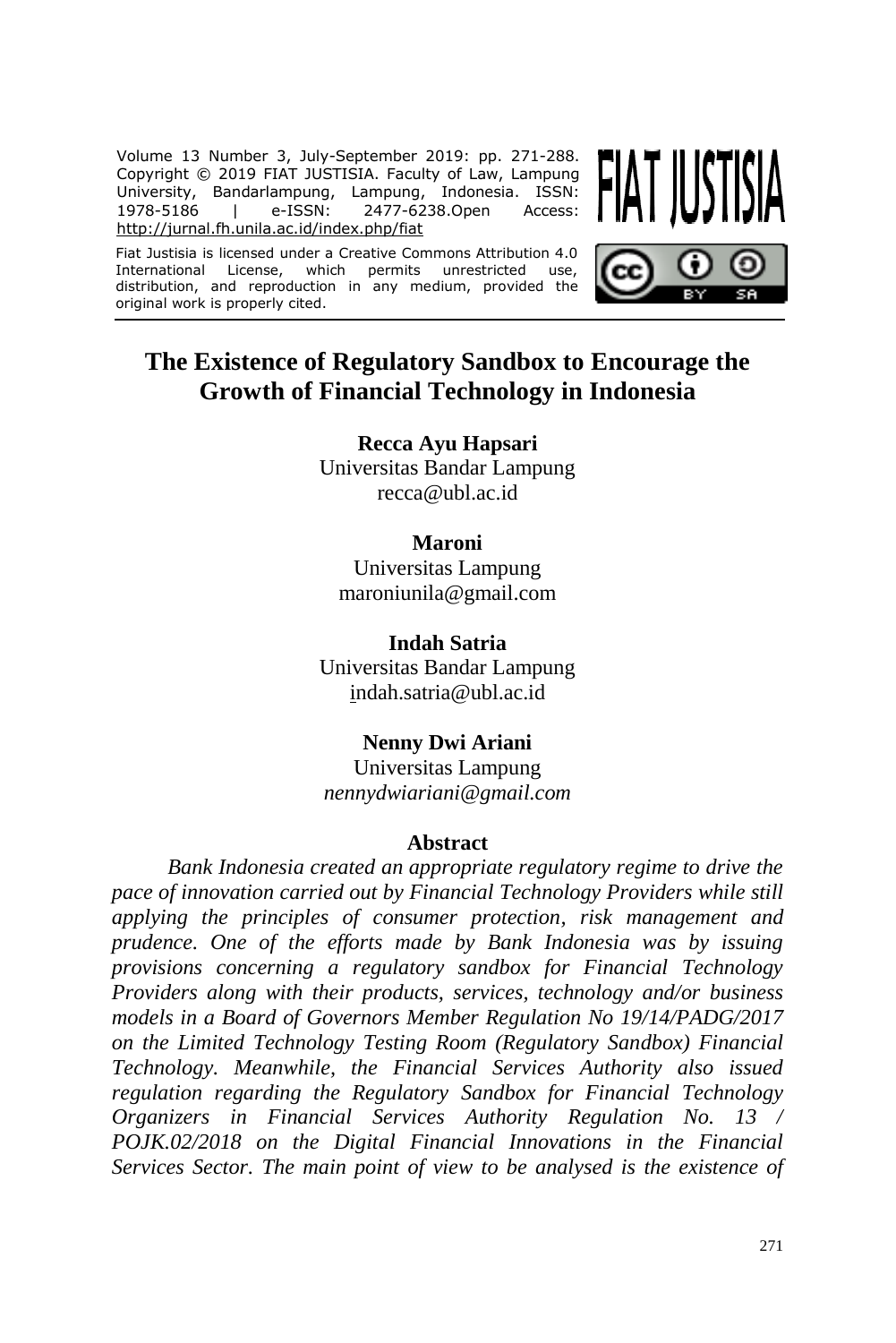*regulatory sandbox approach held by Bank Indonesia and the Financial Services Authority as an effort to encourage the growth of Financial Technology in Indonesia.*

Keyword: *Regulatory Sandbox, Financial Technology, Bank Indonesia, Financial Services Authority*

*How to Cite:* Recca Ayu Hapsari, Maroni, Indah Satria, Nenny Dwi Ariani, "The Existence of Regulatory Sandbox in an Effort to Encourage the Growth of Financial Technology in Indonesia", *Fiat Justisia*, 13 (3), (2019).

DOI: 10.25041/fiatjustisia.v13no3.1739

### **A. Introduction**

The era of economic digitalisation triggered the use of internet technology, smartphones, and big data to help consumers more efficiently, both in terms of time, access, and cost. In this context, the flow of digitalisation of the economy including Financial Technology (FinTech) has great potential to encourage more efficient allocation of economic resources and in turn encourage increased productivity and provide greater benefits for the community.

That developments and innovations in the financial technology industry need to be appropriately and adequately mitigated to provide benefits to society and the economy. In this regard, Bank Indonesia created an appropriate regulatory regime to be able to drive the pace of innovation carried out by Financial Technology Providers while still applying the principles of consumer protection, risk management and prudence. One of the efforts made by Bank Indonesia was by issuing provisions concerning a regulatory sandbox for Financial Technology Providers along with their products, services, technology and/or business models in a Board of Governors Member Regulation No 19/14/PADG/2017 on the Limited Technology Testing Room (Regulatory Sandbox) Financial Technology (PADG 19). As well as supporting the implementation of that Financial Technology, Bank Indonesia issued Bank Indonesia Regulation No 19/12/PBI/2017 on the Implementation of Financial Technology (PBI 19). In addition to Bank Indonesia, the Financial Services Authority also issued regulation regarding the Regulatory Sandbox for Financial Technology Organizers in Financial Services Authority Regulation No. 13 / POJK.02/2018 on the Digital Financial Innovations in the Financial Services Sector (POJK 13).

Based on Article 1 paragraph (4) of PADG 19, the term of Regulatory Sandbox is a safe limited trial space for testing Providers of Financial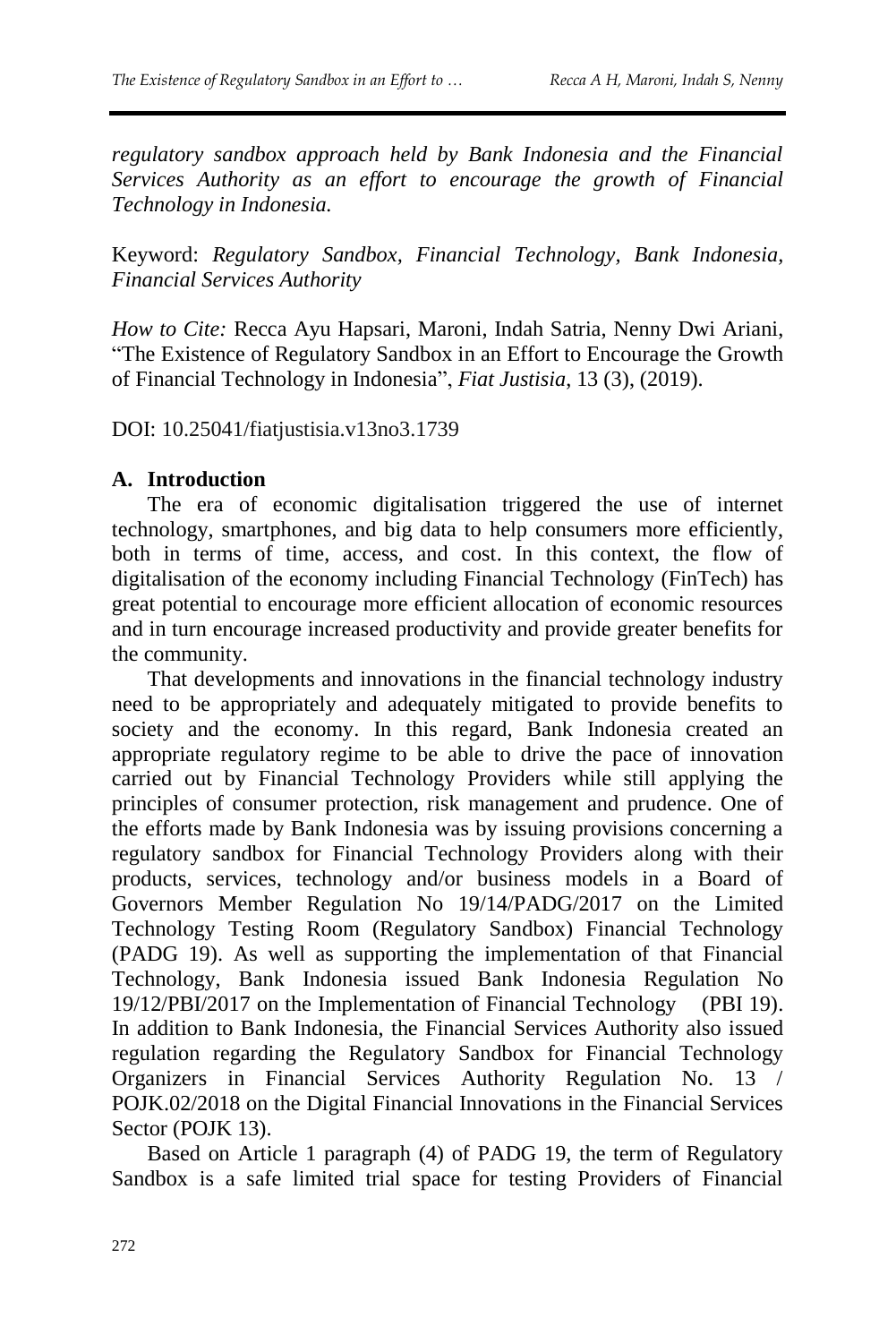Technology and its products, services, technology and / or business models. Meanwhile, based on Article 1 paragraph (4) of POJK 13, the understanding of the Regulatory Sandbox is a testing mechanism carried out by the Financial Services Authority to assess the reliability of business processes, business models, financial instruments, and Organizer governance. Meanwhile, based on Article 1 paragraph (4) of POJK 13, the definition of the Regulatory Sandbox is a testing mechanism carried out by the Financial Services Authority to assess the reliability of business processes, business models, financial instruments, and organiser governance.

The regulatory sandbox concept as a selection process for a fintech concept starts from the United Kingdom and is followed by other countries that have advanced in fintech such as the United States (US), Australia, China and Singapore. The regulatory sandbox principle throughout the world has the same goal, namely the learning and testing process. The next goal is to provide time for innovators to make improvements and improve governance and business risk. Ivo Jenik and Kate Launer in their journal, published by The Consultative Group to Assist the Poor (CGAP) in October 2017, said that the framework for trials was first compiled by the US Bureau of Finance and Consumer Protection (Consumer Financial Protection Bureau (CFPB) below the name Project Catalyst. The UK Financial Settings Authority (FCA) first coined the term 2015 regulatory sandbox. Since then, the organisational sandbox concept has spread to more than 20 countries in the world. 1

The UK's Financial Conduct Authority (FCA) launched a regulation regarding regulatory sandbox for the fintech platform globally in 2016, following the 2015 national regulatory sandbox success. The rule allows the development of innovative fintech without a strict regulatory process for the trial phase. The FCA said the potential benefits of regulatory sandbox include adequate time and costs for creative testing ideas on the market, providing innovators with broader access, allowing more potentially popular market-tested products, enabling collaboration between FCA and innovators to ensuring the right consumer market, as well as protection of new products and services. The regulatory sandbox application was opened in June 2016, and from 146 innovators who applied, there were 50 innovators or business ideas received and 41 other applicants in the process of being tested. Launching Forbes, the state of Arizona became the first state in the US to adopt a regulatory sandbox to develop business industries including fintech, blockchain and cryptocurrency. Fintech companies that are included in the regulatory sandbox can test products for up to two years and serve 10,000

 $\overline{\phantom{a}}$ 

<sup>&</sup>lt;sup>1</sup> Ivo Jenik and Kate Lauer, *Regulatory Sandboxes and financial Inclusion, Working Paper*, Washington DC: CGAP, (2017), p. 1.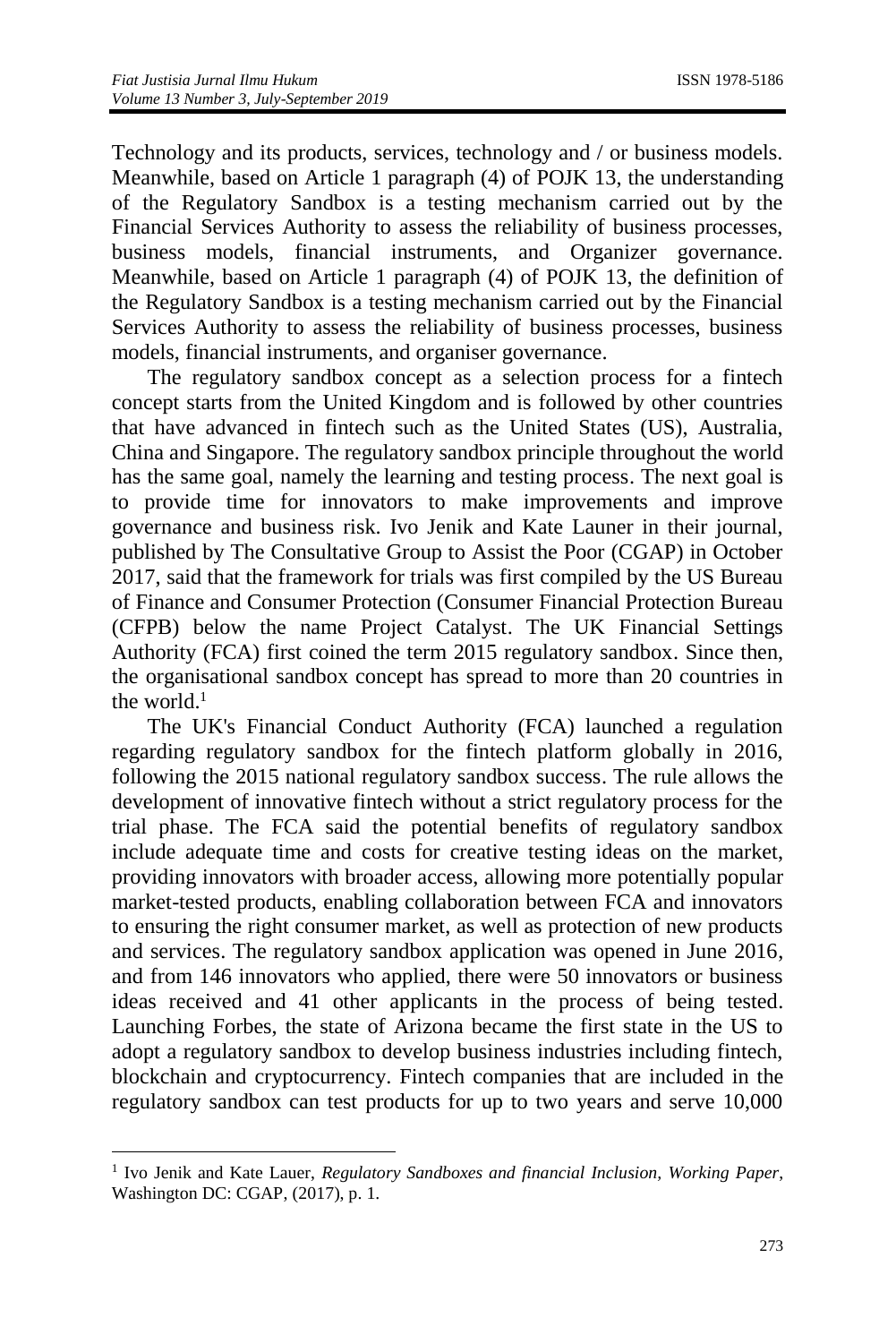customers before finally applying for an official permit. Doug Ducey, Governor of Arizona, revealed that with the signing of H.B 2434 becoming law at AZTech 2018, Arizona has a regulatory sandbox for the development of the fintech industry. 2

As explained in the PADG 19, to encourage the development of innovation in activities that use financial technology, a limited trial space for financial technology providers and products should be provided, services, technology and/or business models, that apply the principles of consumer protection and risk management and prudence. The trial process in the Regulatory Sandbox applies the principle of criteria-based operation, transparency, proportionality, fairness, equality and forward-looking*.* On the other hand, through POJK 13, the Financial Services Authority (OJK) provides the main reason for establishing the Regulatory Sandbox is as a means to bring together industry players with regulators. Through this forum, authorities will identify and observe the dynamics and risks of digital market financial services. With an understanding of the new business model, authorities can determine mitigation efforts to maintain financial system stability.

A total of 67 Financial Technology companies that have been recorded in the Financial Services Authority will enter the regulatory sandbox test laboratory in February 2019 to get a recommendation for eligibility to obtain permission. 3

Bank Indonesia (BI) and the Financial Services Authority (FSA) apply regulatory sandbox provisions or pilot programs for startup companies in the field of technology-based financial services (financial technology). This program is a trial place for fintech companies before operating to serve the community. This regulatory sandbox in FSA has a different function than the regulatory sandbox at Bank Indonesia. The FSA Regulatory Sandbox focuses on financial services, both banking and non-bank products. While the regulatory sandbox at BI handles products related to payment system services. If the digital business industry carries out activities under the supervision of the FSA, FSA will be handed over. Whereas for those related to the payment system, it is BI's regulatory sandbox. 4

In terms of scope of supervision, those two institutions have different authority. BI has the power to test fintech companies with e-payment systems, such as Go-Pay. Whereas, FSA has the right to evaluate fintech of

 $\overline{a}$ 

<sup>2</sup> Dea Chadiza Syafina, 2018, "*Mengenal Regulatory Sandbox, Rahim dari Kelahiran Para Fintech",*https://tirto.id/mengenal-regulatory-sandbox-rahim-dari-kelahiran-para-fintechcJpW.

[https://economy.okezone.com/read/2019/01/29/320/2010778/67-perusahaan-fintech-uji](https://economy.okezone.com/read/2019/01/29/320/2010778/67-perusahaan-fintech-uji-kelayakan-untuk-dapat-izin-ojk)[kelayakan-untuk-dapat-izin-ojk](https://economy.okezone.com/read/2019/01/29/320/2010778/67-perusahaan-fintech-uji-kelayakan-untuk-dapat-izin-ojk) .

<sup>4</sup> *Ibid.*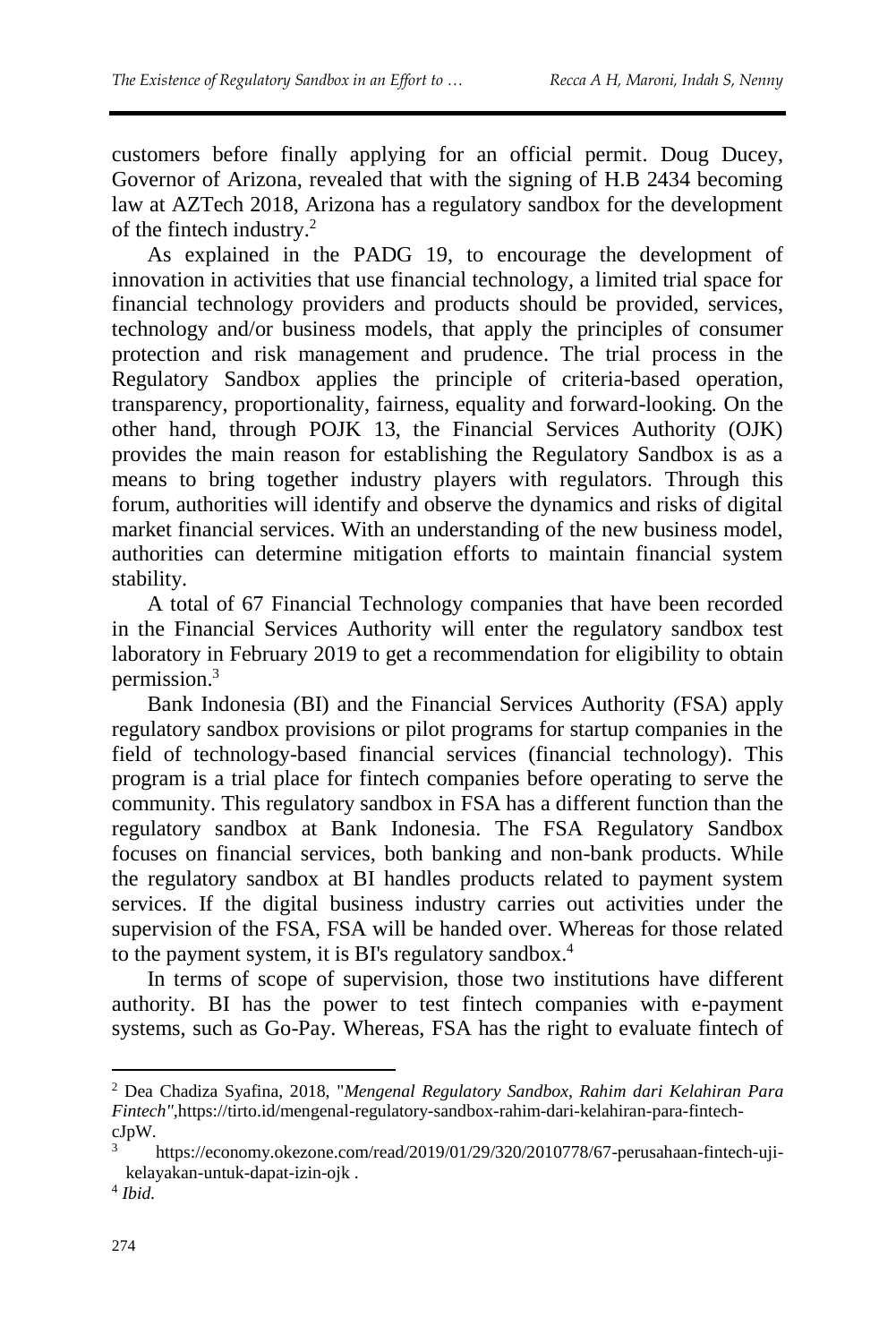financial services such as crowdfunding (financing), peer to peer lending (technology-based money lending and borrowing services). To participate in the regulatory sandbox program, fintech companies must register with the regulator first.

Furthermore, the company follows several stages of assessment. For example, assessing internal conditions such as management profiles and the reputation of the management, the novelty and benefits of products, funding and legal consultants. Also, regulators assess the company's outer side, such as business competition and consumer protection, information, education, and consumer dispute resolution.

Through this regulatory sandbox process, regulators can find out the conditions of management and products offered by fintech companies. After conducting various stages of assessment, the regulator is authorised to state the feasibility of the company.

Based on BI's regulation on Regulatory Sandbox, it is stated that BI can set a certain period for fintech companies to conduct a trial in a regulatory sandbox with a maximum limit of  $12$  months. After the expiration period, BI determines the status of the results of the fintech company trial with three criteria namely successful, unsuccessful, or other status determined by BI. For those who succeed in the trial, then the fintech company can offer its products to the community by applying for permission to BI first. The successful statement from BI influences the level of consumer confidence in the fintech company. Whereas, companies that do not succeed in passing the regulatory sandbox, are prohibited from marketing the products, services, technology and or business models that are tested. The duration of the regulatory sandbox trial is set at no later than six months from the date of stipulation of the product, service, technology and business model trial scenario. The period can be extended once for a maximum of six months. So, the total time that the fintech company can use is testing the product to be a year.

During the implementation of the trial, fintech companies must ensure adequate application of the principles of consumer protection, risk management and prudence. The company is also required to submit a trial implementation report, both regularly and incidentally by BI's request. BI data in early April, only 1 out of 15 fintech companies registered to follow the regulatory sandbox process, namely PT. Toko Pandai Nusantara (Toko Pandai). This company is considered to have fulfilled eight BI criteria to support the trial process as stipulated in Article 3 of Bank Indonesia Regulation No 19/14/PADG/2017.

The concept of a limited trial room (Regulatory Sandbox) for financial technology has the potential to create business risks. One such chance was when the central bank authorities stated that Fintech organisers "did not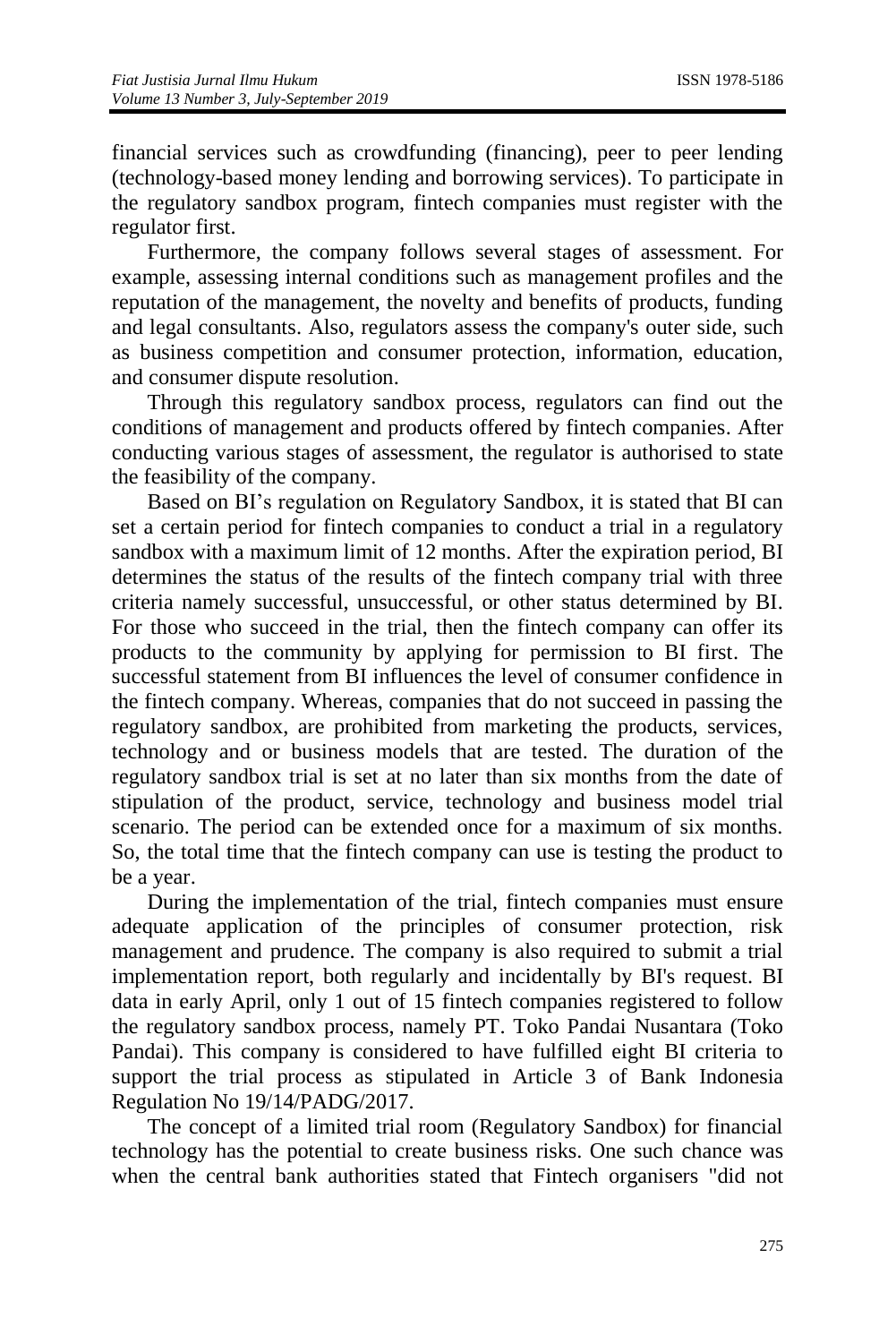succeed" in the implementation of limited trials. Fintech providers of the payment system when setting in the Regulatory Sandbox are still allowed to operate, but the company is under certain supervision by the central bank. In other words, the central bank still allows fintech to operate, but the activities carried out are limited as determined by BI. Bank Indonesia through PADG 19 regulates that the central bank can set up a fintech operator along with its products, services, technology, and business models to be tested in the Regulatory Sandbox as long as it meets criteria according to Article 3 paragraph ( 2) the rules are innovative, have an impact on products, services, technology and financial business models that already exist, provide benefits to the community, can be used widely, and other criteria set by the central bank. After the trial period turned out that the central bank determined the results of the trial were unsuccessful, fintech organizers were prohibited from marketing their products and / or services and using technology and business models. Meanwhile, Article 8 paragraph (2) of POJK 13 determine the eligibility of criteria that can be tested in the Sanul Regulatory namely registered at the Financial Services Authority or based on an application letter submitted by the relevant supervisory work unit at the Financial Services Authority, is a new business model, has a business scale with broad market coverage, is registered in the Association of the Provider and other criteria set by the Financial Services Authority.

Based on the background, the main point of view to be analysed is the existence of regulatory sandbox approach held by Bank Indonesia and the Financial Services Authority as an effort to encourage the growth of financial technology in Indonesia. As for the problems, in this case, are as follows: How is the regulatory sandbox approach held by Bank Indonesia and the Financial Services Authority? How to encourage the growth of financial technology in Indonesia through the regulatory sandbox approach?

# **B. Research methods**

In this research used normative or doctrinal juridical methods, which are intended as legal research conducted by examining library materials or secondary data consisting of primary legal materials, secondary legal materials, and tertiary legal materials. The approach used in legal research is the statute approach, the comparative approach, and the analytical approach. The data analysis technique in this research uses content analysis, which is a series of methods for analysing the contents of all forms of communication by reducing the entire contents of communication into a series of categories that represent the things to be studied.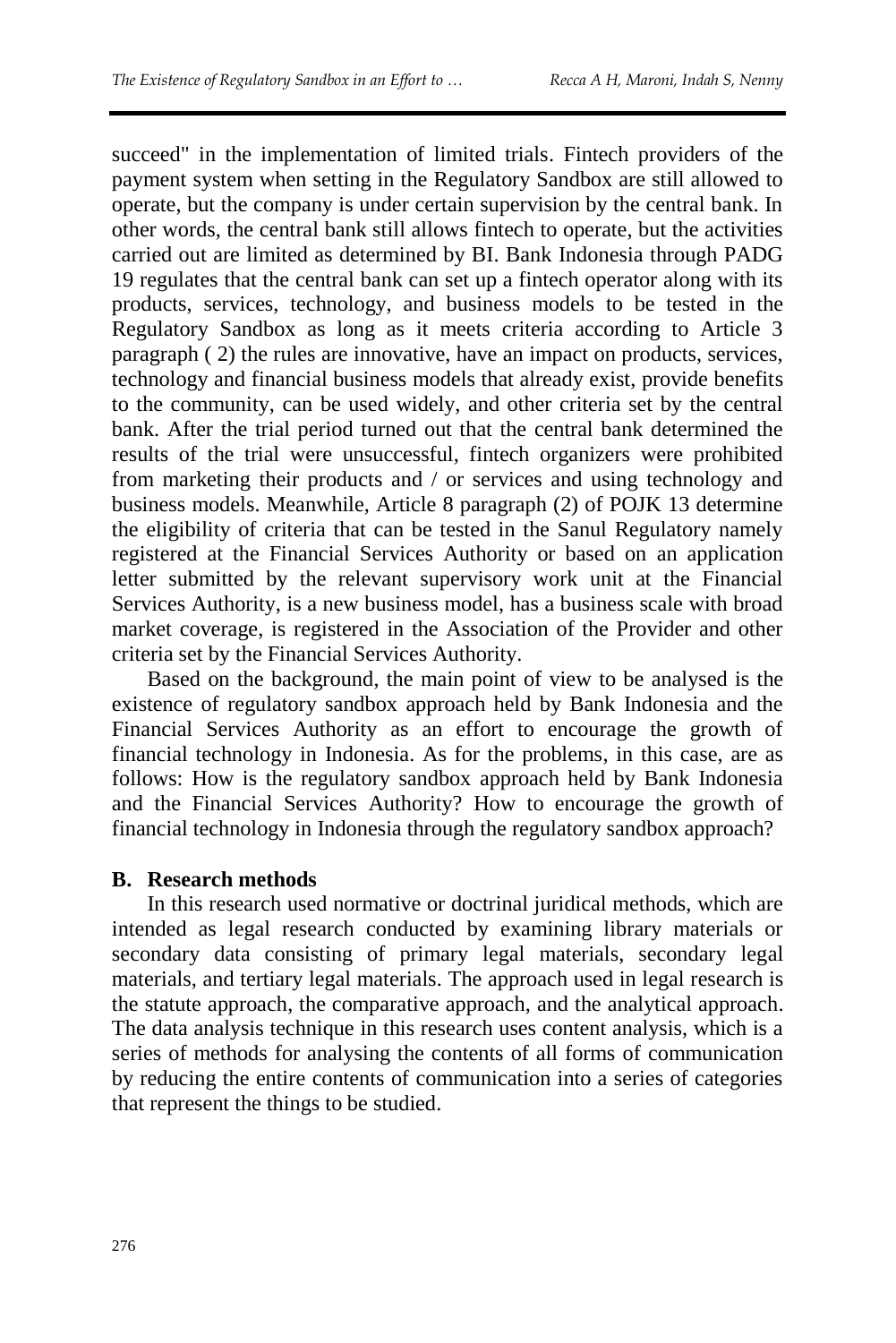### **C. Discussion**

 $\overline{\phantom{a}}$ 

# **1. The Regulatory Sandbox Approach by Bank Indonesia and the Financial Services Authority**

The UK pioneered this sandbox model setting as a regulatory sandbox or a trial program for FinTech start-ups. The purpose of the sandbox is for FinTech players to test their systems and businesses with a span of 6 months to 12 months before the market is fully operational. In this trial period, the FinTech company will be accompanied by the government in a legal and operational administration system, so that there are no rules violated by the FinTech company. The primary key to the success of the sandbox system lies in government assistance. Therefore, the sandbox is just a program name that aims to develop FinTech companies. Through legal aid and technical assistance, FinTech will be tested before operating in the community. After mentoring then the government sets operational permits and service standards. The primary purpose of the sandbox program is to get the public trust that FinTech is born will be safe in operation. With the public trust, of course there will be more users. It shows that UK financial legal instruments are designed in such a market-oriented way. 5

As explained the flow of assistance carried out by the Financial Conduct Authority (FCAS) as an institution committed to promoting effective competition in financial services regulated in the interests of consumers. The definition of the regulatory sandbox, according to the FCA, is:

*A regulatory sandbox is a 'safe space' in which businesses can test innovative products, services, business models and delivery mechanisms without immediately incurring all the usual regulatory consequences of engaging in the activity in question. The exact firm journey and the FCA's involvement will depend on the specific options used, the regulatory status of the firm, the solution being tested and the extent of consumer involvement. The below chart 1 is an outline of the 'firm journey' for options that can be implemented by the FCA*. 6

<sup>5</sup> Bambang Pratama, 2017 *Mengenal Regulatory Sandbox Pada Fintech, Rubric of Faculty Member*s, Binus University Faculty Of Humanities, https://businesslaw.binus.ac.id/2016/09/29/mengenal-regulatory-Sandbox-pada-fintech/.

<sup>6</sup> [https://www.fca.org.uk/publication/research/regulatory-sandbox.pdf,](https://www.fca.org.uk/publication/research/regulatory-sandbox.pdf) accessed in Bandar Lampung on 27 -07-2018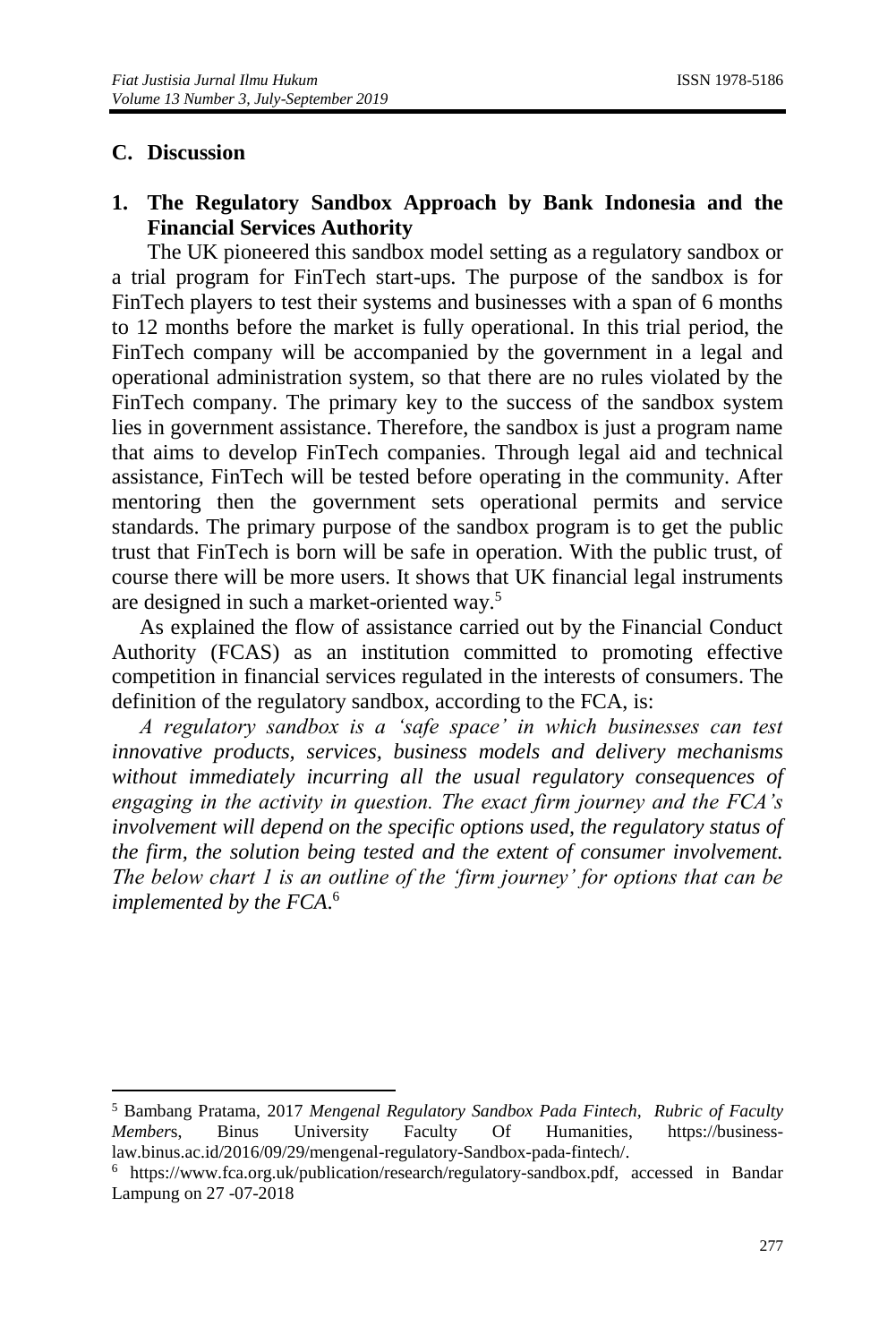



The concept and implementation of the regulatory sandbox has evolved by looking at different models, many of which follow FCA blueprint as a reference, they have the following designs;

*Despite the diversity, many regulatory sandboxes follow the FCA's blueprint, and therefore, they have the following design components:*

*Objectives of the sandbox<sup>7</sup> .*

- *a) Eligibility to apply to the sandbox.*
- *b) Criteria (specified in the application) regarding risks, safeguards, and other restrictions.*
- *c) Timing for applicants and sandbox entities tests.*
- *d) Costs to the regulator and the sandbox entities.*
- *e) Regulator's actions following the sandbox test(s)*

Some anticipatory legal steps to deal with the Fintech phenomenon are by making a regulatory sandbox. In general, the regulatory sandbox was used as a testing lab for Fintech actors before the business was released to the market. Generally, regulatory sandboxes are held by the Central Bank (Bank Indonesia), but there are some countries whose Central Banks work with research institutions and/or universities.

The government, through the Financial Services Authority (FSA), has issued FSA Regulation (POJK) No. 13 / POJK.02 / 2018 on the Digital Financial Innovation in the Financial Services Sector (POJK 13). That based on Article 1 POJK 13, the Regulatory Sandbox is a mechanism of testing

 $\overline{a}$ 

<sup>7</sup> Ivo Jenik and Kate Lauer, *Loc.Cit.*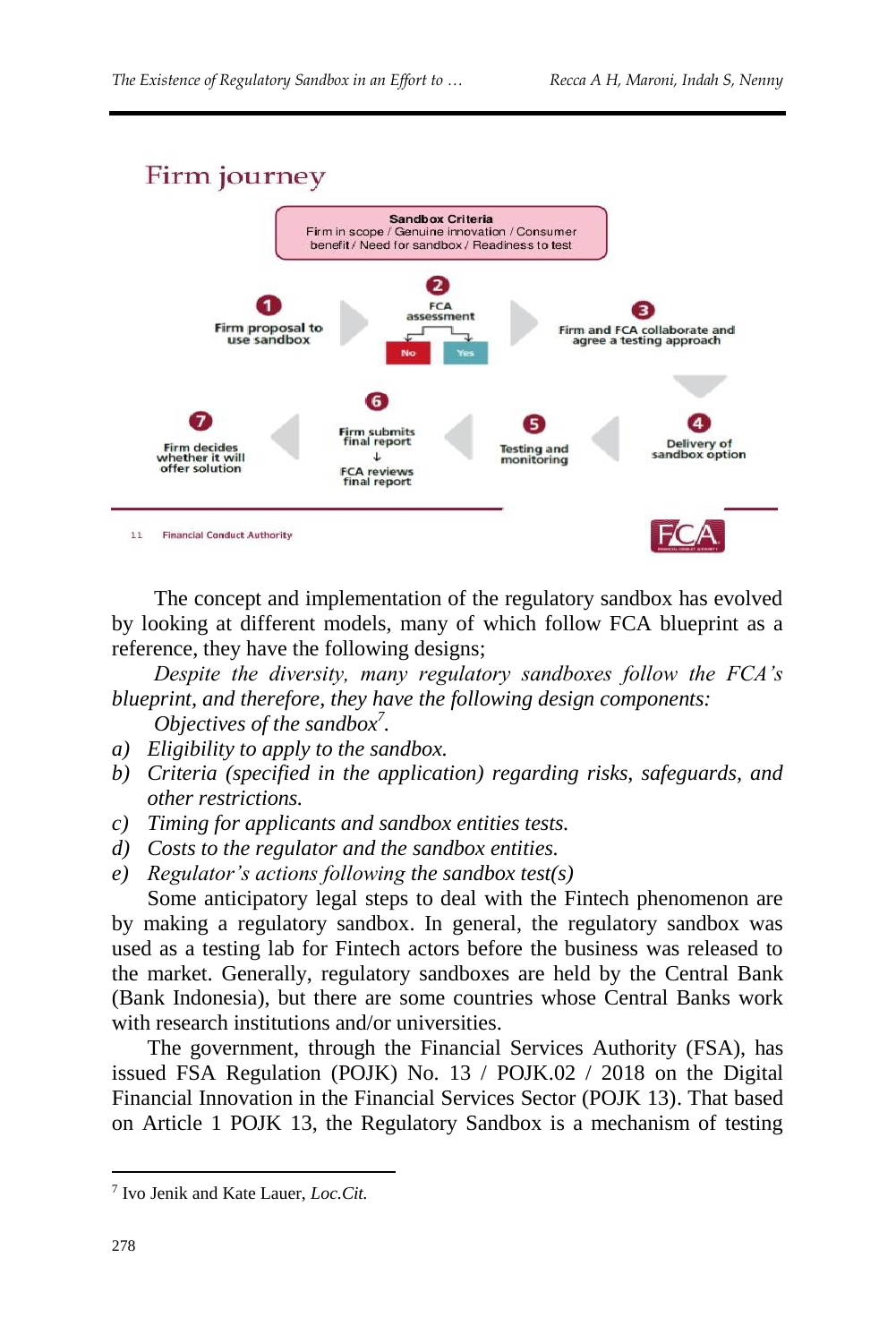carried out by the Financial Services Authority to assess the reliability of business processes, business models, financial instruments and governance of the Operator. Whereas according to the Board of Governors' Member Regulation No 19/14 / PADG / 2017 concerning Limited Testing Room (Regulatory Sandbox) of Financial Technology, the definition of Regulatory Sandbox is a safe limited testing room to test Financial Technology Organizers along with products, services, technology, and / or business model.

Through POJK 13, that every organiser of Digital Financial Innovation (IKD), both startup companies and Financial Service Institutions (LJK), will go through three stages of the process before submitting a licensing application. First, the recording phase to OJK for startup  $/$  non-LJK companies. Application for recording automatically includes a request for testing the Regulatory Sandbox. As for LJK, the Sandbox application is submitted to supervisors in each field (Banking, Capital Market, IKNB). Second, the Regulatory Sandbox Process has a maximum period of one year and can be extended for six months if needed. Third, after passing through the Regulatory Sandbox process with a "recommended" status, it can be continued with registration / licensing to the FSA. In the Regulatory Sandbox process, registered fintech companies are required to submit periodic performance reports quarterly to the FSA. That based on Article 9 POJK 13 the Regulatory Sandbox is implemented in a maximum period of 1 (one) year and can be extended for  $\vec{6}$  (six) months if necessary. A little faster, the trial period in the Regulatory Sandbox conducted by Bank Indonesia is for 6 months and can be extended one time at the latest 6 months. In PADG 19, the Operator is required to make a presentation to BI regarding the business model and risk management along with complete documents. Both PADG 19 and POJK 13 regulate consumer protection requirements. During the trial period in the Sandbox Regulatory, fintech operators were obliged to ensure the application of the principles of consumer protection and adequate risk management and prudence (Article 13 PADG 19), including in protecting data, information, and consumer funds.

Whereas in POJK, 13 Organizers are required to maintain confidentiality, integrity and availability of personal data, transaction data, and financial data they manage since the data is obtained until the data is destroyed. The media and methods used in obtaining data and information must also be guaranteed confidentiality, security, and integrity. As for if you want to handle user data and information, the organiser must obtain approval from the user. The organiser must also convey the limits on the use of data and information to the user, including if there is a change in the purpose of using this matter.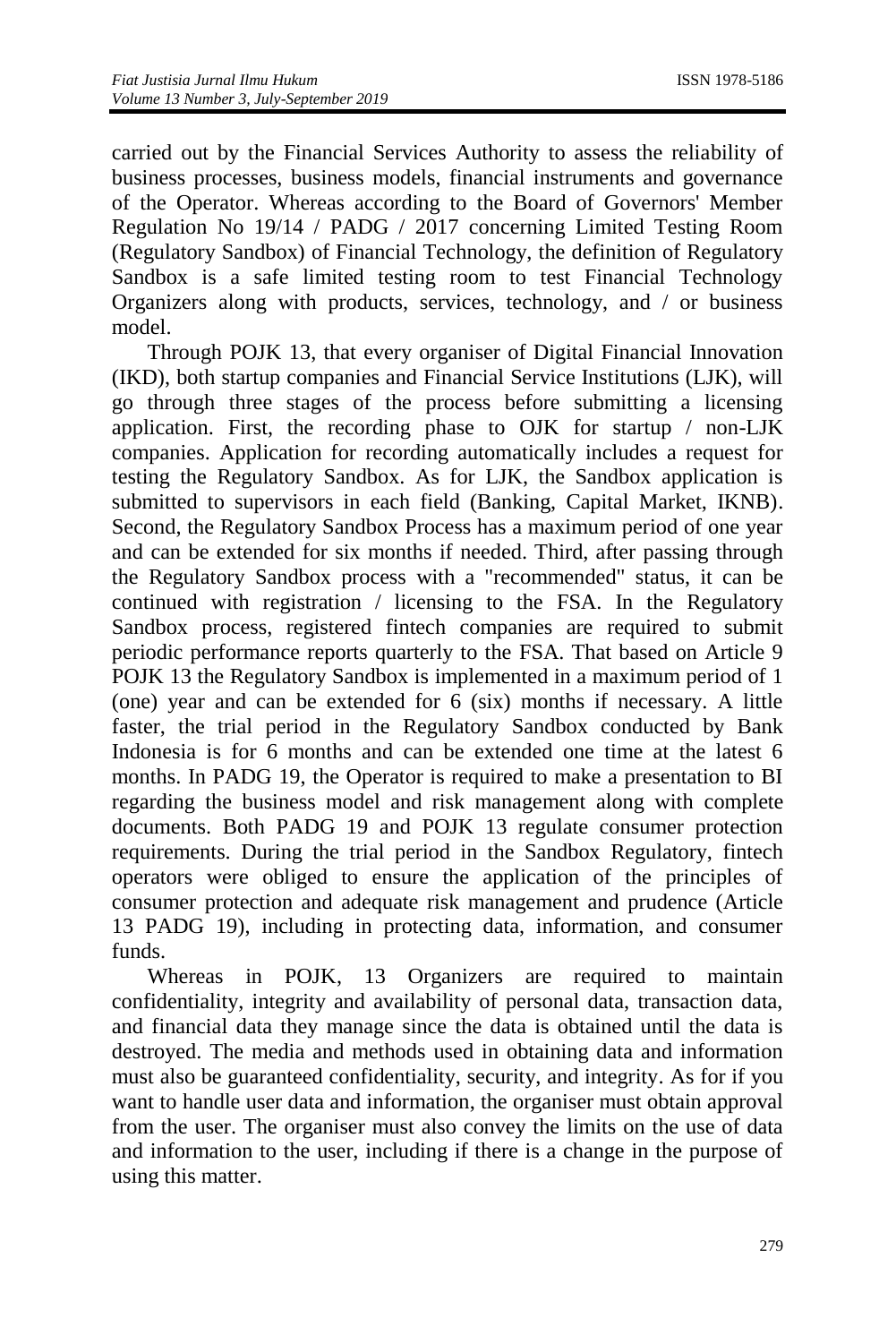Next, the authors describe the analysis of differences in the implementation of the regulatory sandbox between the Financial Services Authority Institution through FSA Regulation (POJK) No. 13 / POJK.02 / 2018 and Bank Indonesia through the Board of Governors' Member Regulation No 19/14 / PADG / 2017, as follows:

- a. The period required to carry out the regulatory sandbox, OJK Regulation (POJK) No. 13 / POJK.02 / 2018 Article 9, Regulatory Sandbox is implemented for a maximum period of 1 (one) year and can be extended for 6 (six) months if necessary. Regulation of the Board of Governors No 19/14 / PADG / 2017, Article 11, The period of trial in the Regulatory Sandbox is set at no later than 6 (six) months from the date Bank Indonesia determines the product, service, technology and / or model trial scenario. Business. Analysis of the Implementation of the Regulatory Sandbox by BI is faster.
- b. Basic Principles of Regulatory Sandbox, OJK Regulation (POJK) No. 13 / POJK.02 / 2018, Article 7, Article 4,
	- 1) Innovative and forward-oriented;
	- 2) Use information and communication technology as the primary means of providing services to consumers in the financial services sector;
	- 3) Support financial inclusion and literacy;
	- 4) Useful and can be used widely;
	- 5) Can be integrated into existing financial services;
	- 6) Using a collaborative approach; and
	- 7) Pay attention to aspects of consumer protection and data protection. Regulation of the Board of Governors No 19/14 / PADG / 2017,

Article 8, The trial process in the Regulatory Sandbox applies the principle:

- 1) *Criteria-based process;* The determination of the participants of the Sandbox Regulatory takes into account the fulfilment of criteria set by Bank Indonesia.
- 2) *Transparency;* Announcement of the results of the Sandbox Regulatory periodically.
- 3) *Proportionality;* Consider the type, scale, and risk of the tested products, services, technology and / or business models.
- 4) Fairness; Financial Technology Providers have the same opportunity as long as they meet the criteria of Bank Indonesia.
- 5) Equality (*equal treatment*); Provisions regarding the Regulatory Sandbox apply to all Financial Technology Administrators.
- 6) *Forward-looking;* Consider the future potential and benefits to society and the economy.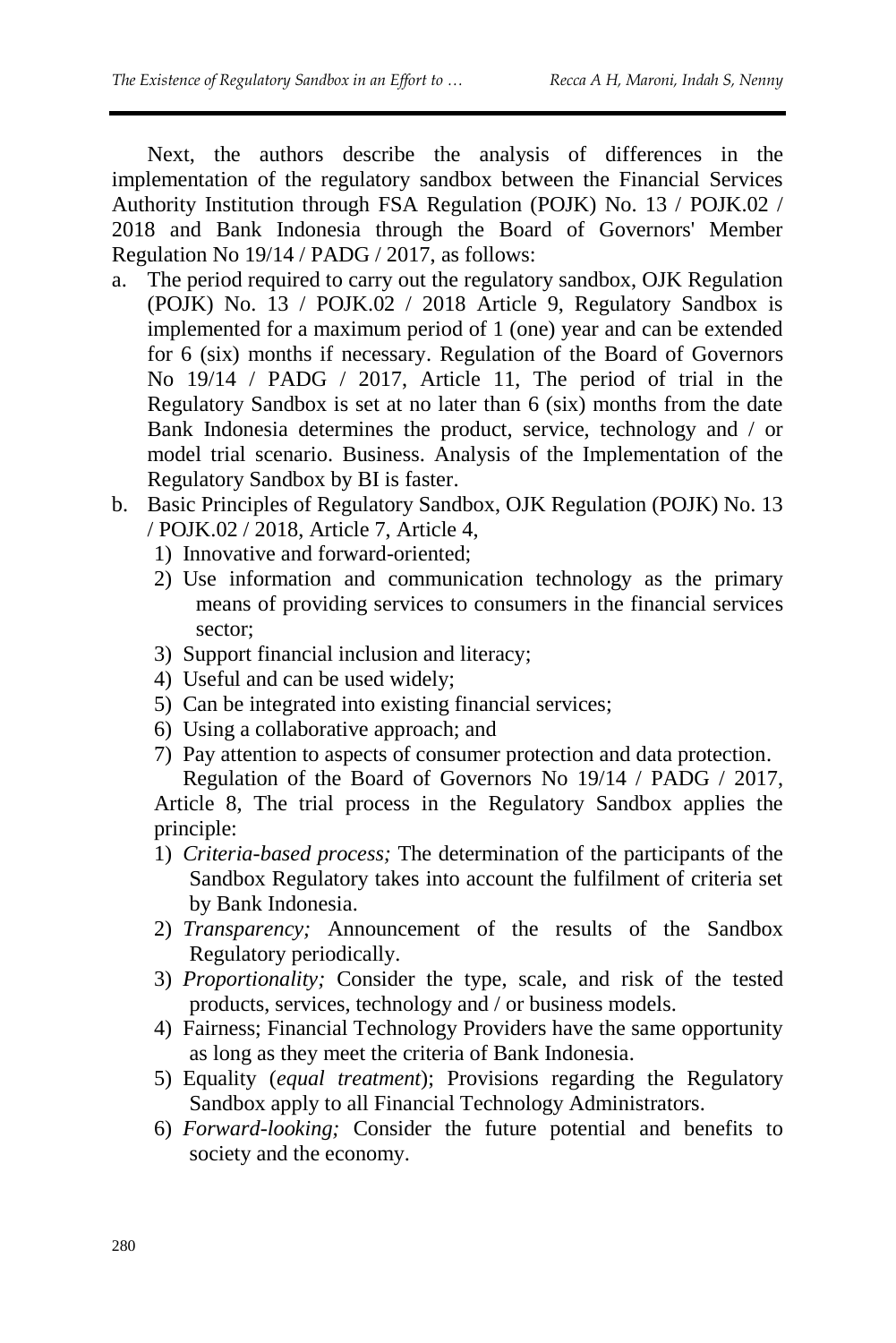The basic principles of the Regulatory Sandbox used by BI and OJK are almost similar, namely in the form of innovative, transparent, proportional, benefits, legal protection and legal justice principles.

- c. Fintech tested, OJK Regulation (POJK) No. 13 / POJK.02 / 2018, Article 5, the Operator consists of:
	- 1) Financial Services Institution; and / or
	- 2) Other parties that carry out activities in the financial services sector. Regulation of the Board of Governors No 19/14 / PADG / 2017, Article 3 Paragraph (2) letter b, Financial Technology held contains elements that can be categorized into the payment system. There are differences in the fintech sector being tested in each institution, so there is no overlapping in the implementation of the regulatory sandbox.
- d. Trial Results in the Regulatory Sandbox, OJK Regulation (POJK) No. 13 / POJK.02 / 2018, Article 11 Paragraph (1), the Regulatory Sandbox Results against the Operator are stated by status:
	- 1) Recommended;
	- 2) Improvement; or
	- 3) Not Recommended.

Regulation of the Board of Governors No 19/14 / PADG / 2017, Article 16 Paragraph (3), Bank Indonesia stipulates the status of the trial results in the Regulatory Sandbox, namely:

- 1) Succeeded;
- 2) Not successful; or
- 3) Other status stipulated by Bank Indonesia.
- e. Follow-up on the results of the trial test in the Regulatory Sandbox, FSA Regulation (POJK) No. 13 / POJK.02 / 2018, Article 11 Paragraph (2);

If the Operator is recommended as referred to in paragraph (1) letter

a, the Financial Services Authority will provide recommendations for registration by the business activities of the Operator.

Paragraph (3) If the results of the trial have a status of improvement, the Financial Services Authority may provide an extension of the period of no more than 6 (six) months from the date of the stipulation of status.

Paragraph (4) If the results of a status trial are not recommended, the Operator cannot re-submit the same IKD.

Paragraph (5) An Operator that is not recommended as referred to in paragraph (4) is excluded from the registration as an Operator.

Regulation of the Board of Governors No 19/14 / PADG / 2017, Article 17 Paragraph (2) In the event that the trial is declared successful, the Financial Technology Operator is prohibited from marketing products, services, technology, and / or business models that are tested before applying for a permit and / or approval in accordance with Bank Indonesia regulations governing the processing of payment transaction.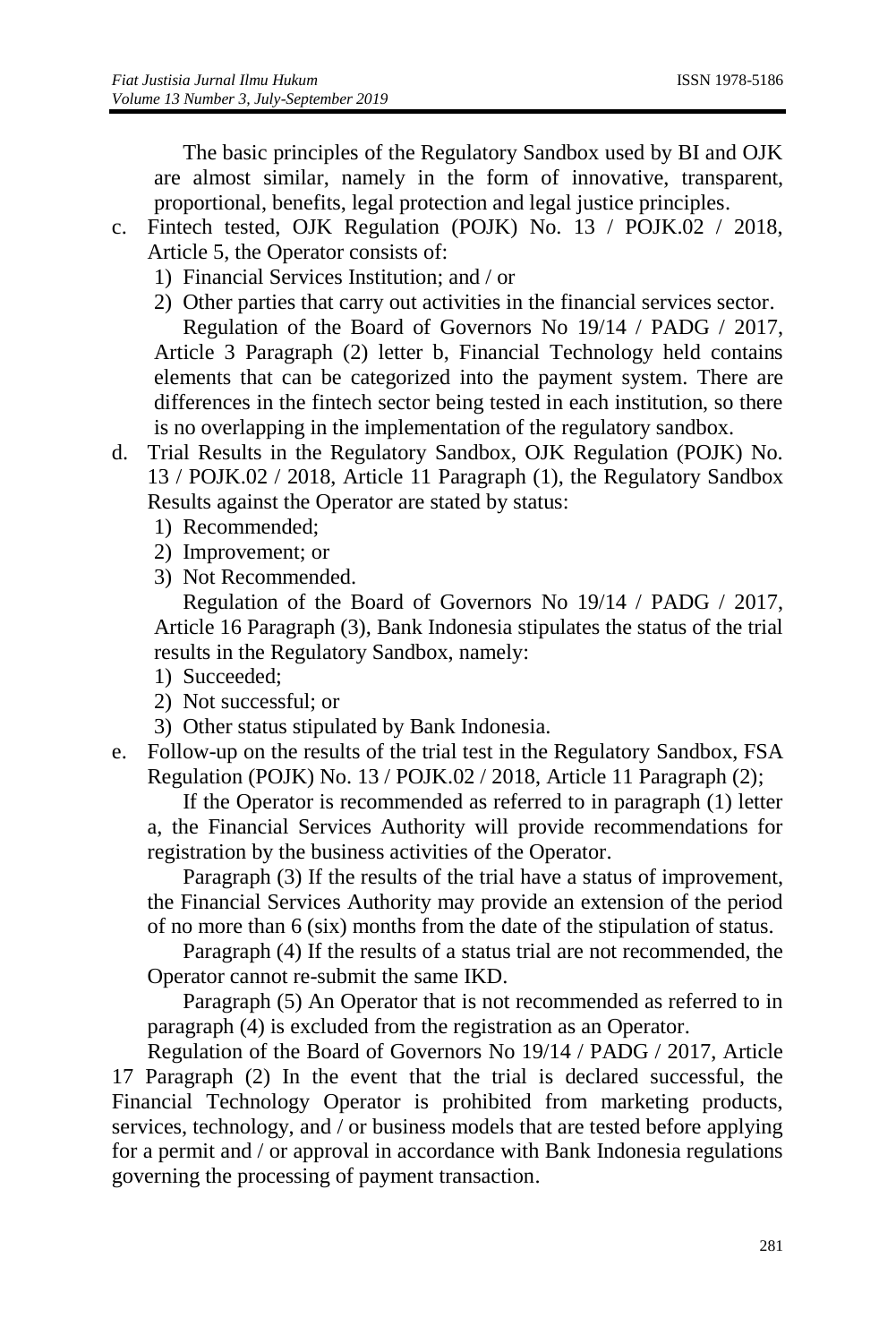Paragraph (5) If trials are declared unsuccessful in products, services, technology, and / or business models including Financial Technology in the payment system category, Financial Technology Providers are prohibited from marketing products and/or services and using the tested technology and/or business models.

Paragraph (6) If trials are declared unsuccessful in products, services, technology, and/or business models including Financial Technology in the payment system category, Financial Technology Providers are prohibited from marketing products and/or services and using the tested technology and/or business models.

Based on the explanation above, the differences in regulations regarding the Regulatory Sandbox between OJK and BI could cause one of the obstacles to Fintech's growth in Indonesia. There should be synchronisation with the provisions of the Regulatory Sandbox in Indonesia.

The mechanism for organising the regulatory sandbox by Bank Indonesia is as follows:



The existence of a conducive legal system design for business actors is not in the form of new laws, but the form of policies such as directive or guidance so that structurally it does not disturb the existing legal order. Regarding fintech arrangements, there are two approaches offered by Julia Black, namely: principle-based and ruled-based. The Principle-based is largely chosen because the nature of the rules is very flexible, but unfortunately it is considered lacking in terms of legal certainty. Therefore,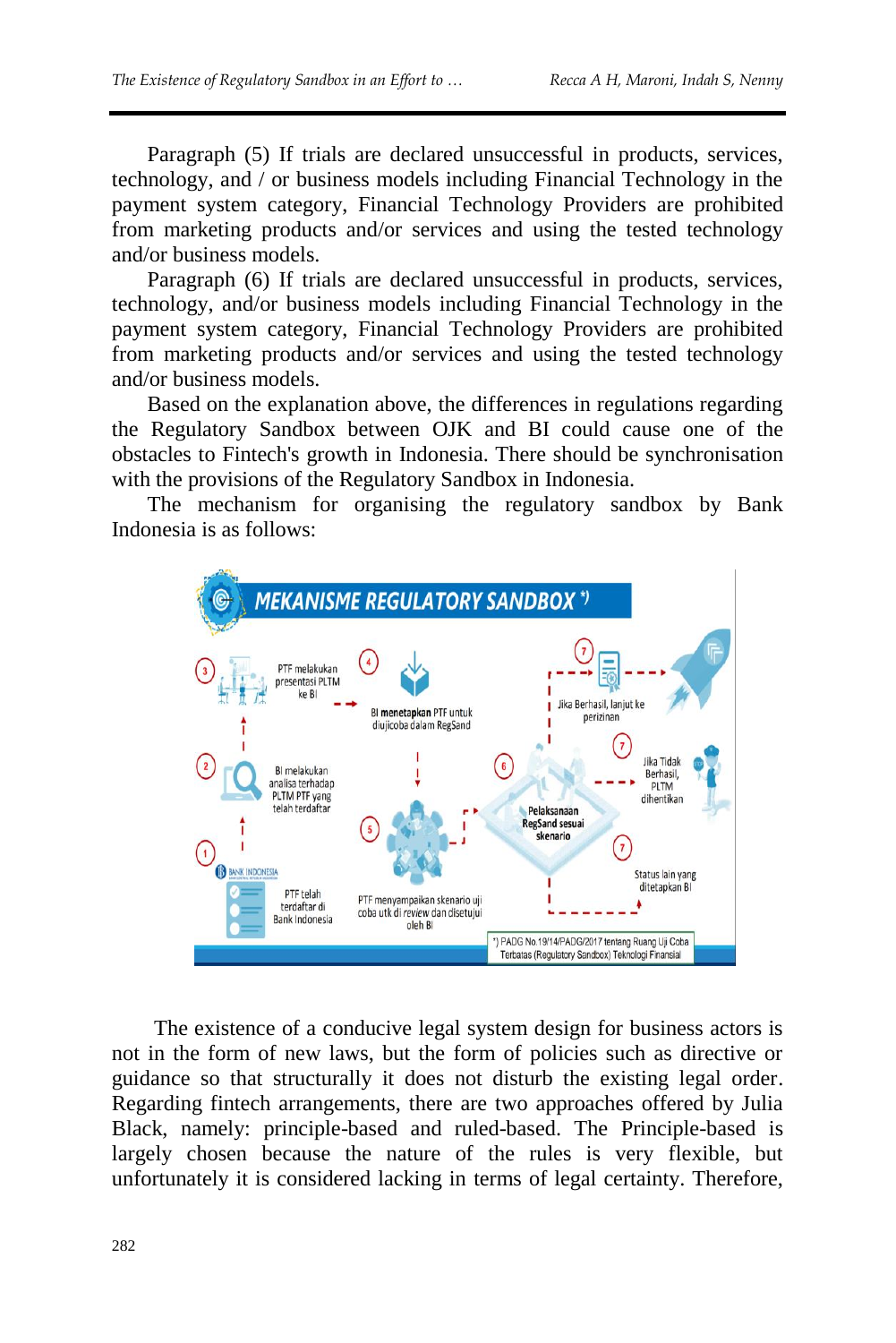$\overline{\phantom{a}}$ 

an alternative institution for resolving disputes over the financial ombudsman was established as a guardian of financial legal certainty. It shows that fast, cheap and efficient law enforcement instruments are legal requirements for business actors.

The fintech phenomenon teaches that the law must be able to follow the needs of the community, especially market participants and keep up with the developments of the times. Strengthening legal instruments also needs to be balanced and enhanced by legal institutions, so that the level of public trust in the rule of law is maintained. Because the business world requires high public trust so that the industry can grow and develop. With the completeness of legal instruments, the government can maintain a balance between national interests and the interests of business actors.<sup>8</sup>

The regulatory sandbox approach by Bank Indonesia and the Financial Services Authority is an effort to encourage the development of innovation in activities that use financial technology. As well as to face the development of Financial Technology, Bank Indonesia is committed to encouraging innovation while mitigating the risks that arise. By creating a safe environment for innovation trials.

# **2. The Efforts to Encourage the Growth of Financial Technology in Indonesia Through the Regulatory Sandbox Approach**

Unlimited technological developments in today's digital era, more complete with the presence of fintech. The term fintech is a financial service using a technology base which facilitates transactions that can do anywhere and anytime.

*Financial technology (FinTech) is morphing into a larger field of the Internet of Thing (I0) and will be transformed exponentially in the coming decade by quantum computing. New asset classes and technologies are being created that will alter current business practice.*<sup>9</sup>

Financial technology (fintech) is the application of information technology in the field of financial services. According to the National Digital Research Center, fintech is an innovation in financial services. Innovation, in this case, is a touch of modern technology that can bring financial transaction processes easier and more practical. It first appeared in 2004 which is a financial model from Zopa in the UK as a financial institution that operates as a money lending service and subsequently a financial model that was introduced by Nakamoto in 2008. Fintech can be

<sup>8</sup> B Pratama, *Perspektif Hukum Siber dalam Menangkap Fenomena Disruptive Innovation,*  Yogyakarta: Seminar Nasional Disruptive Innovation: Kajian Ekonomi dan Hukum, (2017).

<sup>9</sup> Carmen Leong, Barney Tan, Xioao Xiao, Felix Ter Chian Tan, Yuan Sun, "Nurturing a Fintech ecosystem: The case of youth microloan startup in China"*, Internasional Journal of Information Management (ELSEVIER),* 37 (2), (2017), pp. 92-97.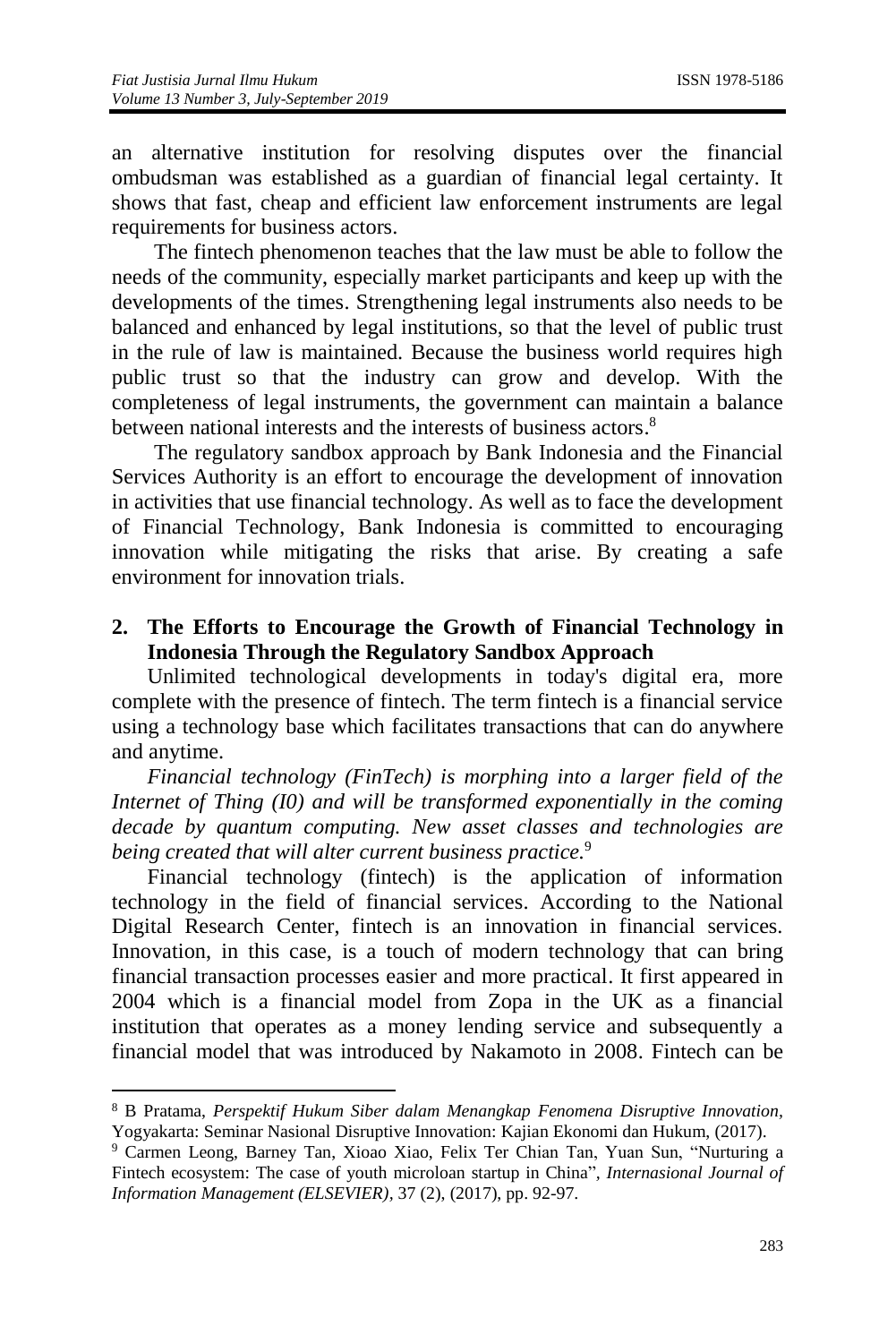categorized into four types: Deposits, Lending, and Capital Raising; Market Provisioning; Payments, Clearing, and Settlement; and Investment and Risk Management. 10

Fintech comes from the term Fintech derived from the term financial technology.. According to The National Digital Research Center (NDRC), in Dublin, Ireland, defines fintech as "innovation financial services" or "innovation in financial services of fintech" which is an innovation in the financial sector that gets a touch of modern technology. Financial transactions through fintech include payment, investment, money lending, transfers, financial plans and financial product comparison. $11$ 

That based on Article 1 of Bank Indonesia Regulation No 19/12 / PBI / 2017 on the Implementation of Financial Technology as meant by financial technology is the use of technology in the financial system that produces new products, services, technology and /or business models and can have an impact on monetary stability, financial system stability, and / or efficiency, smoothness, security and reliability of the payment system. The development of financial technology, on the one hand, has proven to bring benefits to consumers, business people, and the national economy, but on the other hand has potential risks which if not adequately mitigated can disrupt the financial system.

Based on Bank Indonesia Regulation No 19/12 / PBI / 2017 on the Implementation of Financial Technology, mentioning that the financial technology ecosystem needs to be continuously monitored and developed to support the creation of monetary stability, financial system stability, and payment systems that are efficient, smooth, safe, and reliable for support sustainable and inclusive national economic growth.

The Financial Technology in Indonesia consists of several product classifications. Among the offered are products that offer lending and crowdfunding services. Through applications that provide this service, people who need funds can simply create an account on the application provider of lending and crowdfunding services and upload information regarding the amount of funds needed, the purpose of using the funds, and other relevant information. On the other hand, parties who have surplus funds can only look at the "catalog" of the applicant and choose one or several debtors. In this mechanism, generally the funding needs that are met are only short-term funding needs with varying interest rates. Some startups that provide this product include *Investree*, *UangTeman*, and *Modalku*. Other

 $\overline{\phantom{a}}$ 

<sup>10</sup> Kennedy, P. S. J, *Literature Review: Tantangan terhadap Ancaman Disruptif dari Financial Technology dan Peran Pemerintah dalam Menyikapinya*, (2), (2017), p. 175.

<sup>&</sup>lt;sup>11</sup> Ernama Santi, "Pengawasan Otoritas Jasa Keuangan Terhadap Financial Technology (Peraturan Otoritas Jasa Keuangan Nomor 77/Pojk.01/2016", *Diponegoro Law Journal*, 6 (3), (2017), p. 217.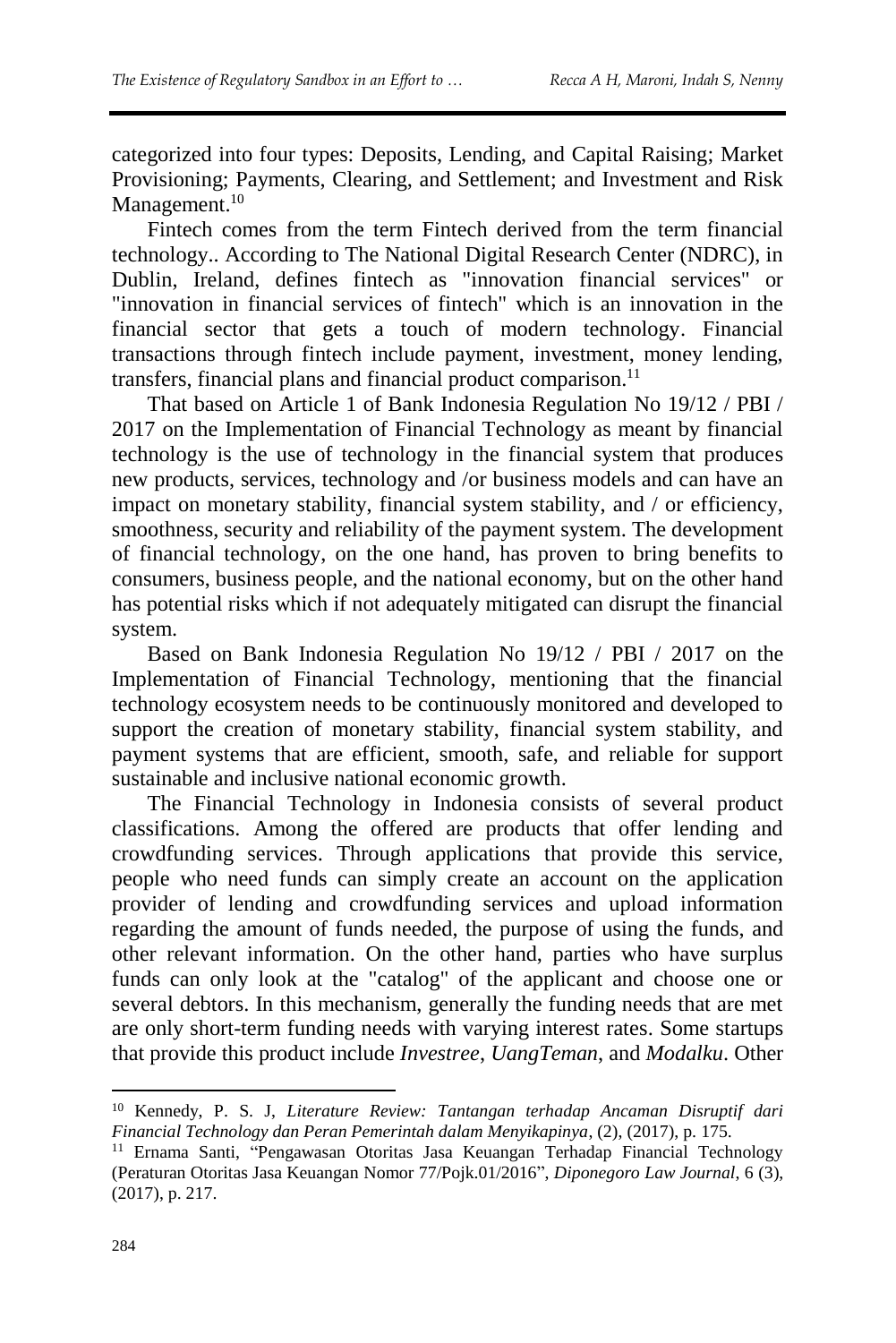products that are also being offered by FinTech startups are payment and remittance services. In general, this business model is based on cashless transactions. This electronic money can be stored as data in a card, QR Code, or mobile phone devices. So that customers can make transactions anytime, anywhere, without the need to bring cash. *Dimo*, *Kartuku*, *Dompetku* and *Doku* are a No of startups from Indonesia who are engaged in this field. In addition to providing payment services, many financial technology-based startups also offer investment management services. Not only serving investment products, these startups also provide information related to the capital market and various investment instruments, such as stocks and mutual funds. Stockbit and Bareksa are two pilot companies that provide these services.

Furthermore, there are also startup companies that provide education and personal financial management services. This startup offers a variety of commercial product information ranging from credit, savings, insurance and investment. Not only that, some startups also make it easy to make pure financial records. Some startup companies that provide these services include *Cekaja.com*, *Duitpintar*, *AturDuit* and *Jurnal*. In addition to the various startups above, other startups are engaged in more specific financial services. For example, *iGrow* and *TaniHub*, a startup that is involved in agricultural finance; *Iwak*, startup that provides fisheries funding services; *Jojonomic*, which offers reimbursement management services; and the Privy ID that provides digital identity and signature features for various electronic transaction approvals.<sup>12</sup>

As for the Indonesian fintech and FSA Association, the distribution of fintech profiles illustrated in 2016 is as follows:<sup>13</sup>

 $\overline{a}$ 

<sup>12</sup> Fitri Safira, 2016, *Ekosistem FinTech di Indonesia, http://https://swa.co.id/swa/myarticle/ekosistem-fintech-di-indonesia,* accessed on 21-06- 2019

<sup>13</sup> Hadad, M. D. (2017). *Financial Technology (Fintech) di Indonesia*. Kuliah Umum tentang Fintech, Indonesia Banking School.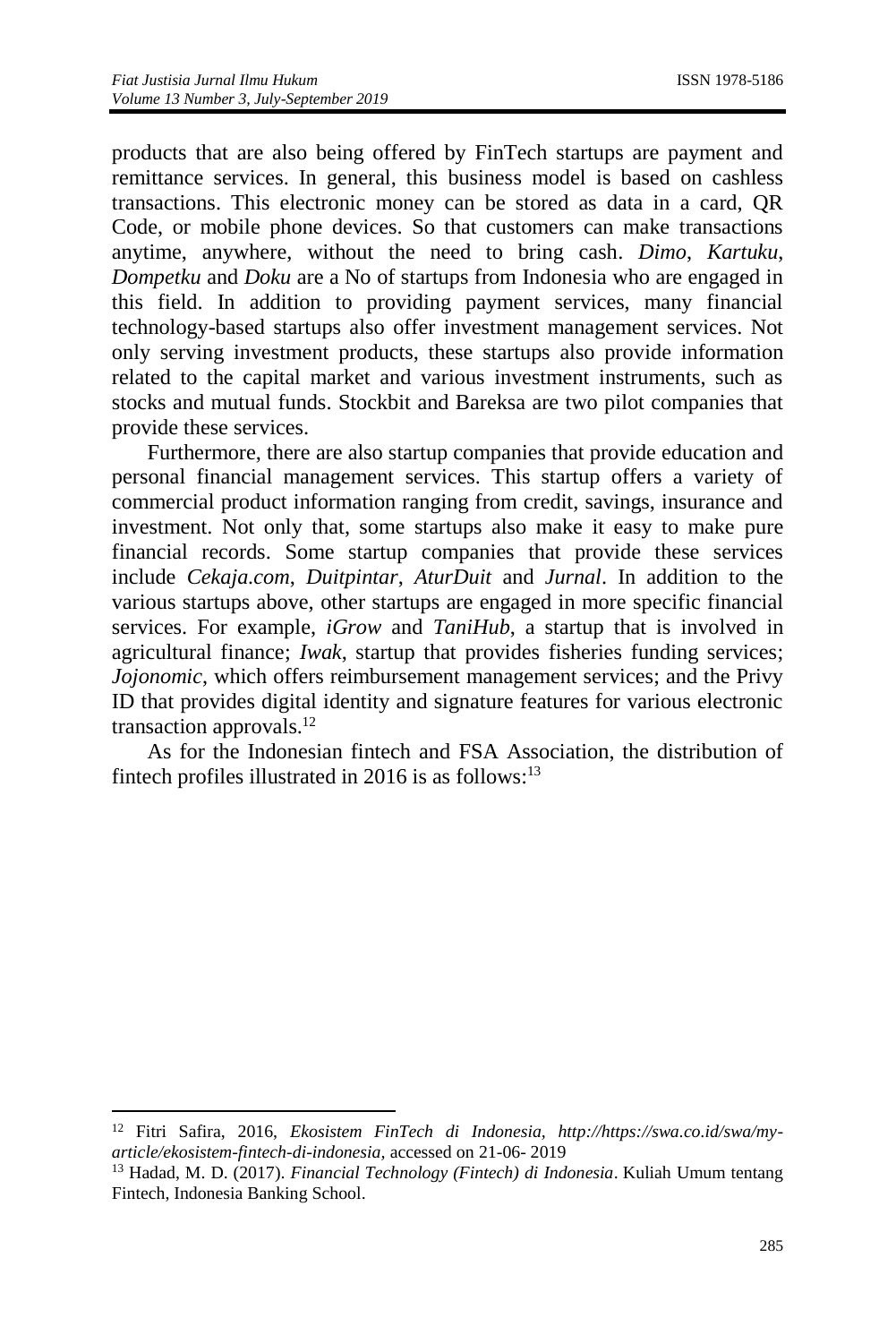

The development of fintech in Indonesia, which has been shown, requires handling, namely if FinTech Indonesia players are still dominant in the payment business (43%), loans (17%), and the remainder in the form of aggregators, crowdfunding and others. The amount of potential that is owned makes FinTech need to be given space to grow. Adequate arrangements need to be made given the risks that might be caused.

The fintech industry is increasingly developing in various fields of financial services related to online transactions. The fintech industry is still relatively new in Indonesia, so financial literacy efforts are relevant to Fintech so that fintech's market share can optimally utilise online transaction facilities. As well as regulations that guarantee the payment system for fintech enthusiasts, and protect against the risk of cybercrime. Synergizing with the existing financial industry to provide more benefits to consumers. As well as efforts to encourage the growth of financial technology in Indonesia through the regulatory sandbox approach, it can be done through appropriate policy setting to be able to drive the pace of innovation carried out by Financial Technology Providers while still applying the principles of consumer protection, risk management and prudence.

### **D. Conclusion**

The regulatory sandbox approach by Bank Indonesia and the Financial Services Authority (OJK) is an effort to encourage the development of innovation in activities that use financial technology. There are differences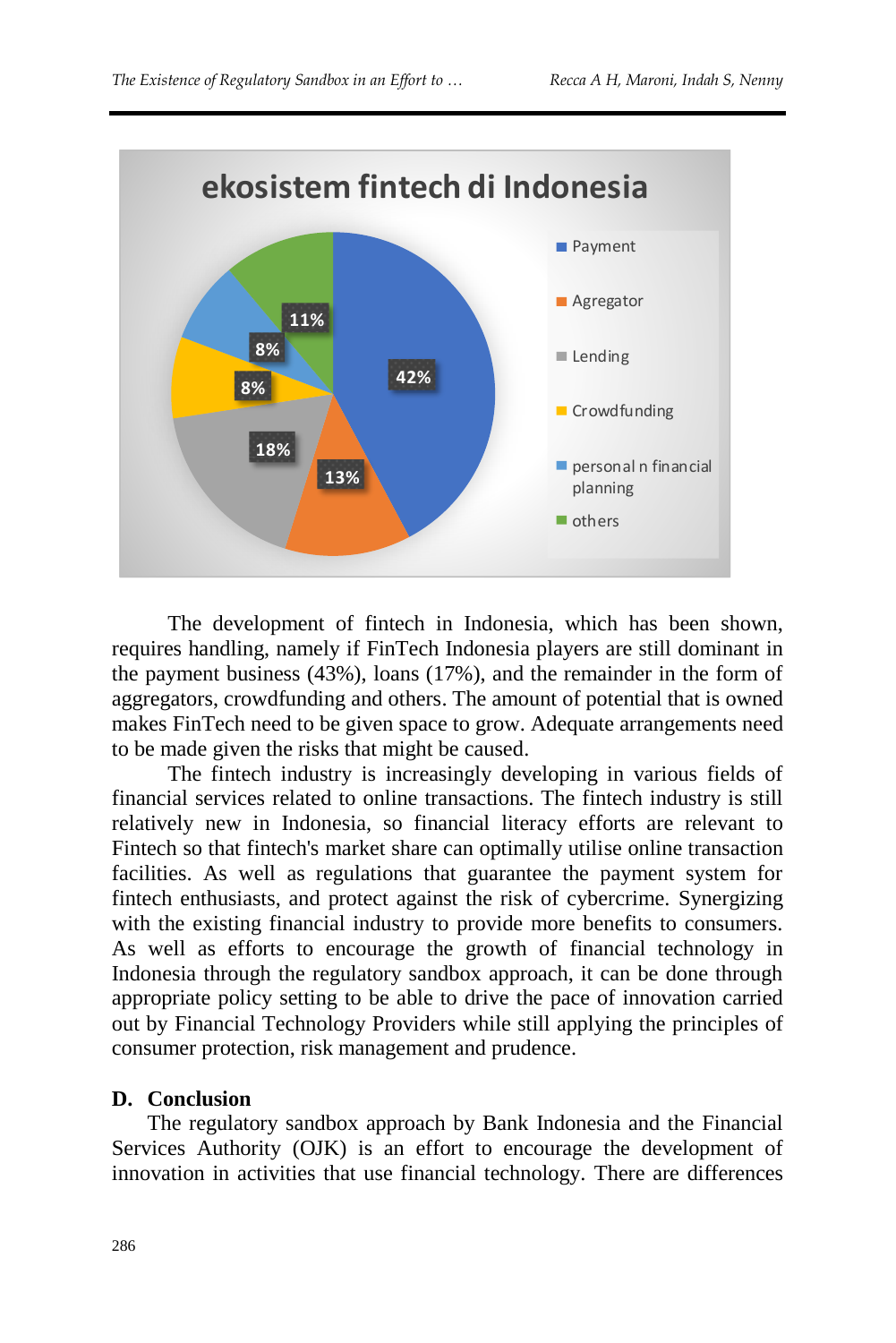in regulations regarding the Regulatory Sanbox between OJK and BI that cause one of the obstacles to Fintech's growth in Indonesia. There should be synchronisation with the provisions of the Regulatory Sandbox in Indonesia.

Efforts to encourage the growth of financial technology in Indonesia through the regulatory sandbox approach can be done through appropriate policy setting to be able to promote the pace of innovation carried out by Financial Technology Providers while still applying the principles of consumer protection, risk management and prudence.

### **Bibliography**

### **A. Book**

- Ivo Jenik and Kate Lauer. (2017). *Regulatory Sandboxes and financial Inclusion, Working Paper.* Washington, D.C: CGAP.
- Kennedy, P. S. J. (2017). *Literature Review: Tantangan terhadap Ancaman Disruptif dari Financial Technology dan Peran Pemerintah dalam Menyikapinya*. (2).
- Pratama, B. (2017). *Perspektif Hukum Siber dalam Menangkap Fenomena Disruptive Innovation.*Yogyakarta: Seminar Nasional Disruptive Innovation: Kajian Ekonomi dan Hukum.

### **B. Journal**

- Carmen Leong, Barney Tan, Xioao Xiao, Felix Ter Chian Tan, Yuan Sun. "Nurturing a Fintech ecosystem: The Case of Youth Microloan Startup in China", *Internasional Journal of Information Management (ELSEVIER),* 37 (2), (2017), [https://doi.org/10.1016/j.ijinfomgt.2016.11.006.]( https:/doi.org/10.1016/j.ijinfomgt.2016.11.006 )
- Ernama Santi, "Pengawasan Otoritas Jasa Keuangan Terhadap Financial Technology (Peraturan Otoritas Jasa Keuangan Nomor 77/Pojk.01/2016", *Diponegoro Law Journal*, 6 (3), (2017).

### **C. Regulations**

- Board of Governors Member Regulation No 19/14/PADG/2017 on the Limited Technology Testing Room (Regulatory Sandbox) Financial Technology.
- Financial Services Authority Regulation No. 13 / POJK.02/2018 on the Digital Financial Innovations in the Financial Services Sector.
- Bank Indonesia Regulation No 19/12 / PBI / 2017 on the Implementation of Financial Technology.

### **D. World Wide Web**

Bambang Pratama, 2017 *Mengenal Regulatory Sandbox Pada Fintech, Rubric of Faculty Member*s, Binus University Faculty of Humanities,